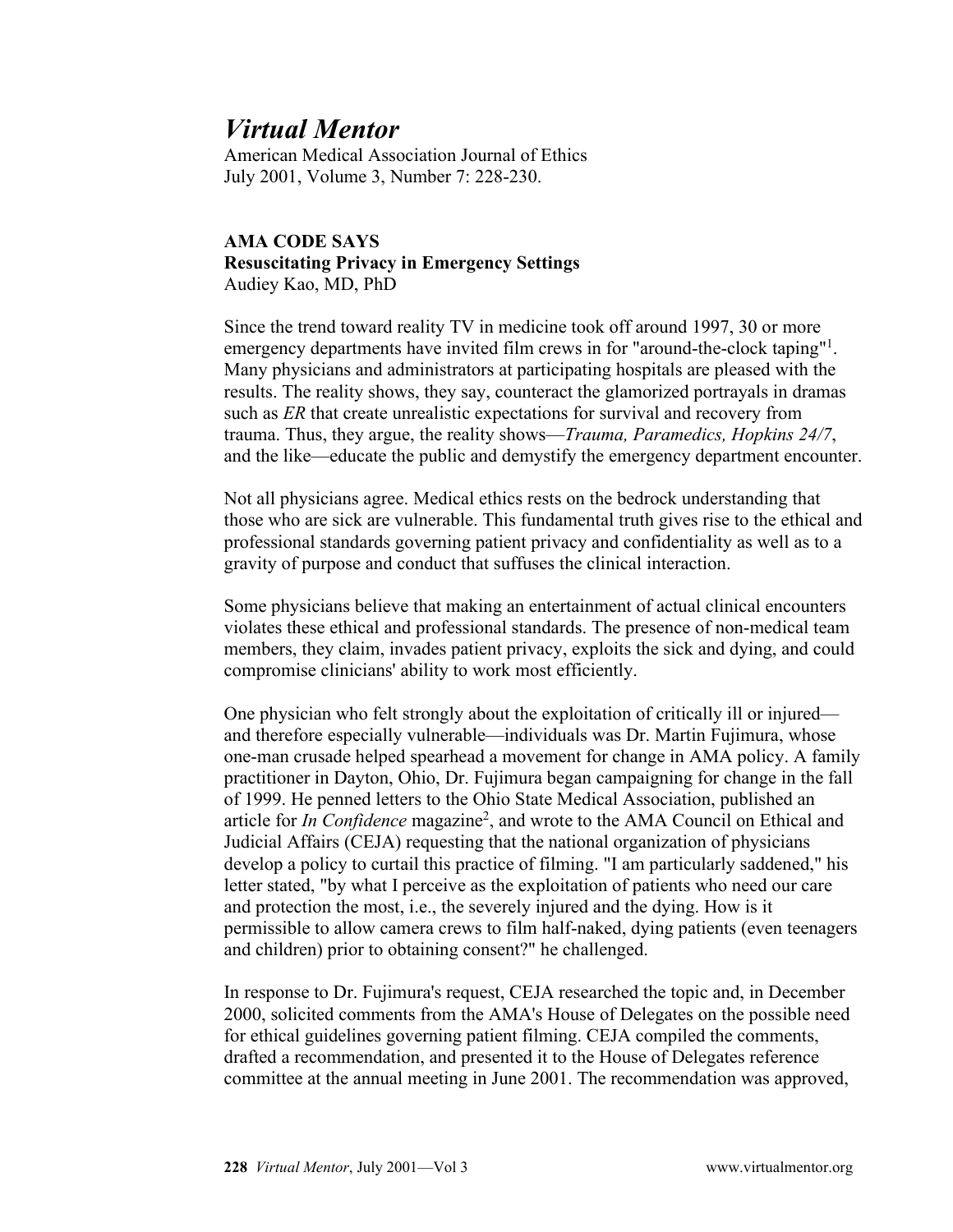adopted as AMA policy by the House, and will become part of the AMA *Code of Medical Ethics*.

In essence, the recent AMA policy on filming of patients in health care settings for the purpose of commercial broadcast states that doing so without consent is a violation of the patient's privacy<sup>3</sup>. Consent, says the policy, "is an ethical requirement for both initial filming and subsequent broadcast for public viewing." The report argues that, because filming cannot confer any therapeutic benefit to the patients, it is not worth the risk to patient privacy (and possibly well being) that it entails. Therefore, the policy states, "it is appropriate to limit filming to instances where the party being filmed can explicitly consent." Many trauma patients are unconscious or in distress too great to permit their giving informed consent. In such circumstances, the temptation is to allow the next of kin or other surrogate decision maker to provide consent. The report says this is not satisfactory. Consent by a surrogate health care decision maker is not an ethically appropriate substitute for consent by the patient because the role of such surrogates is to make decisions necessary for medical treatment or refusal of treatment. Consenting to or refusing to be filmed is not a medical treatment decision.

For most of the trauma and emergency room footage that has aired on television, patients' consent was received after the filming and before the broadcast. If patients did not consent, their portion of the film was not broadcast. But the filming itself had already violated their privacy. To understand why, it is necessary to distinguish between privacy and confidentiality. Patient privacy refers to the fact that patients are entitled to have only those individuals involved in their medical care examine them or observe their examination. AMA policy dictates that "physicians are ethically and legally required to protect the personal privacy and other legal rights of patients"<sup>4</sup> . Confidentiality, on the other hand, refers to what happens afterward to information shared in private with the physician. Patient records and conversations fall under this protection and give sanctity to the patient-physician relationship. Information that is shared with the physician should not be disclosed to others, according to AMA policy on confidentiality, without the patient's consent or unless the disclosure can be "ethically and legally justified by overriding social considerations"<sup>5</sup> . Examples of overriding social considerations include patient threats of harm to self or others from physical violence or communicable disease. Protection of privacy and confidentiality go hand-in-hand. If the patient-physician encounter is not private, confidentiality is far more difficult to secure.

Thus, unless a stationary camera is used or a health professional does the filming, the privacy of the clinical encounter is violated when filming takes place. Receiving consent for distributing the film after the fact avoids breaches of confidentiality but does nothing to undo the invasion of privacy. Breach of patient privacy is permissible only through expressed informed consent before filming.

It is important to recognize that, under the new AMA policy, patients who are conscious and able to give consent may be filmed. Even here, though, the report that